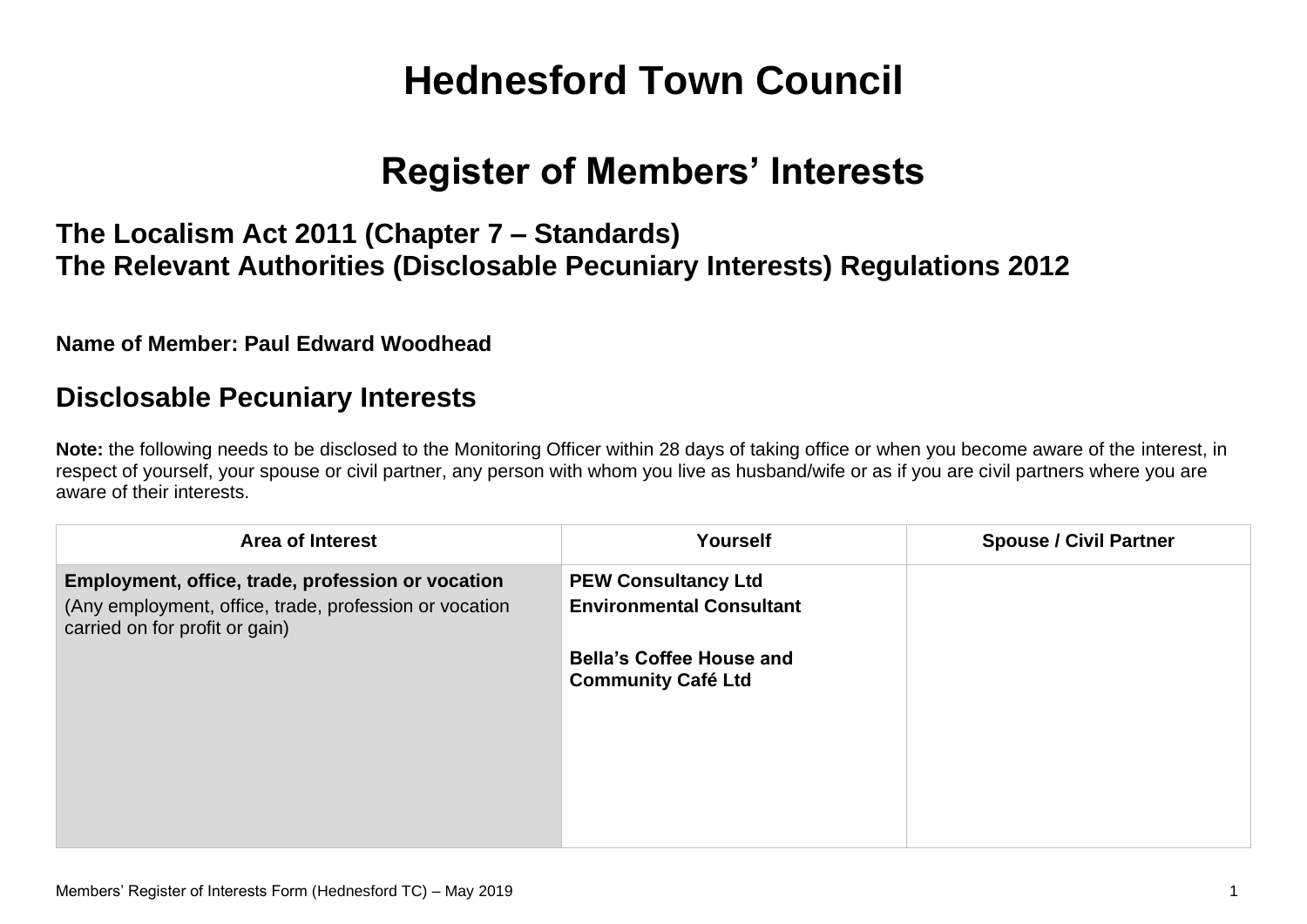| <b>Area of Interest</b>                                                                                                                                                                                                                                                                                                                                                                                                                               | Yourself                                                                                 | <b>Spouse / Civil Partner</b> |
|-------------------------------------------------------------------------------------------------------------------------------------------------------------------------------------------------------------------------------------------------------------------------------------------------------------------------------------------------------------------------------------------------------------------------------------------------------|------------------------------------------------------------------------------------------|-------------------------------|
| Sponsorship<br>(Any payment or provision of any other financial benefit<br>(other than from the relevant authority) made or provided<br>within the relevant period in respect of any expenses<br>incurred in carrying out duties as a member, or towards the<br>election expenses.<br>This includes any payment or financial benefit from a trade<br>union within the meaning of the Trade Union and Labour<br>Relations (Consolidation) Act 1992(a). | <b>None</b>                                                                              |                               |
| <b>Contracts</b><br>(Any contract which is made between the relevant person<br>(or a body in which the relevant person has a beneficial<br>interest) and the relevant authority -<br>under which goods or services are to be provided or<br>(a)<br>works are to be executed; and<br>which has not been fully discharged.<br>(b)                                                                                                                       | <b>None</b>                                                                              |                               |
| Land<br>(Any beneficial interest land which is within the area of the<br>relevant authority)                                                                                                                                                                                                                                                                                                                                                          | <b>Apartment 16 Willow Brook Court,</b><br><b>Eskrett Street, Hednesford WS12</b><br>4FF |                               |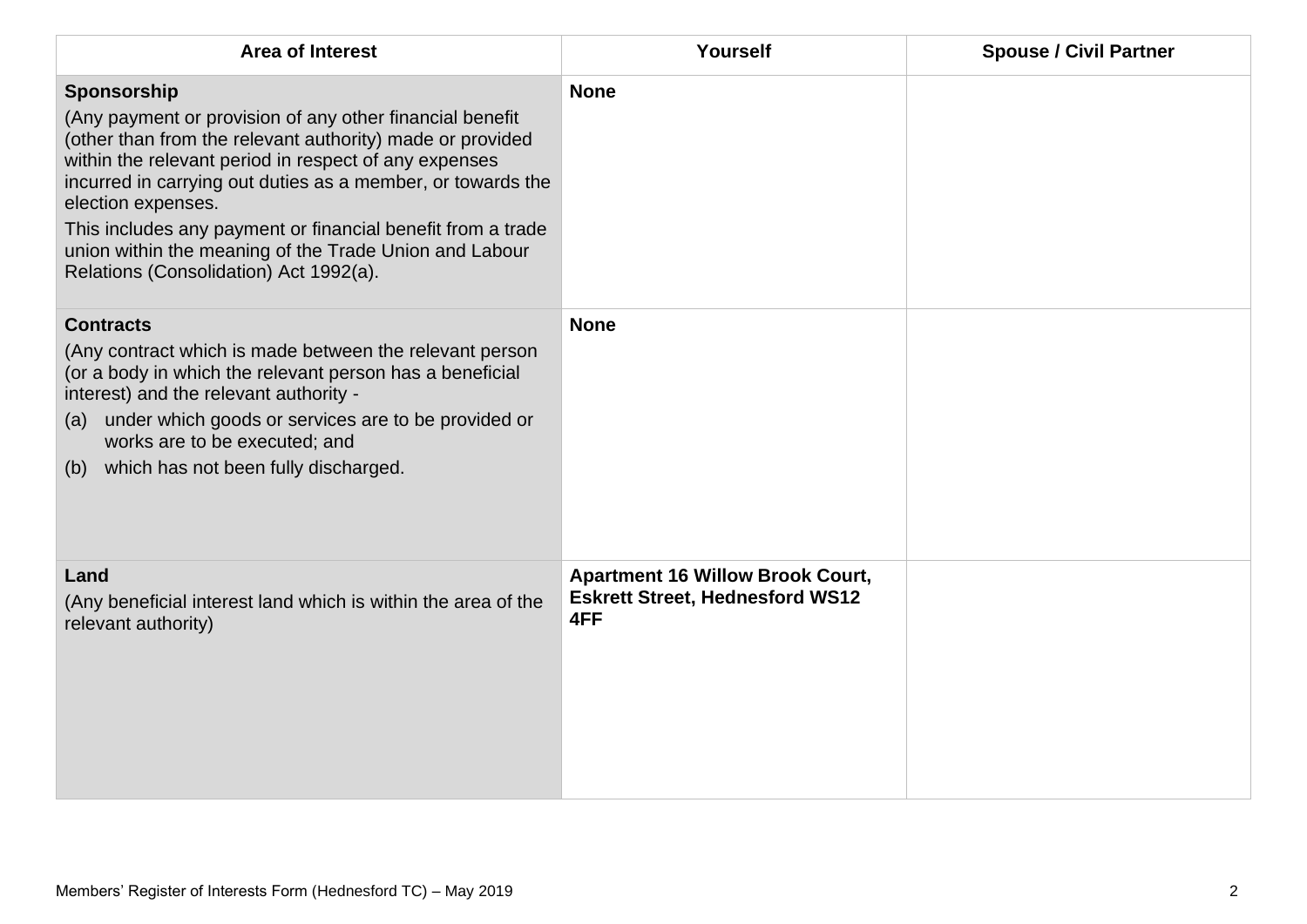| <b>Area of Interest</b>                                                                                                                                                                                                                                                                                                                                                                                                                | Yourself                                                                                                                         | <b>Spouse / Civil Partner</b> |
|----------------------------------------------------------------------------------------------------------------------------------------------------------------------------------------------------------------------------------------------------------------------------------------------------------------------------------------------------------------------------------------------------------------------------------------|----------------------------------------------------------------------------------------------------------------------------------|-------------------------------|
| <b>Licences</b><br>(Any licence (alone or jointly with others) to occupy land in<br>the area of the relevant authority for a month or longer.                                                                                                                                                                                                                                                                                          | <b>None</b>                                                                                                                      |                               |
| <b>Corporate tenancies</b><br>(Any tenancy where to your knowledge) -<br>the landlord is the relevant authority; and<br>(a)<br>the tenant is a body in which the relevant person has<br>(b)<br>a beneficial interest.                                                                                                                                                                                                                  | Units 1-3 The Light Works, 71-75<br><b>Market Street, Hednesford, WS12</b><br>1AD                                                |                               |
| <b>Securities</b><br>(Any beneficial interest in securities of a body where -<br>that body where to your knowledge has a place of<br>(a)<br>business or land in the area of the relevant authority;<br>and                                                                                                                                                                                                                             | 100% Share Capital - PEW<br><b>Consultancy Ltd</b><br>100% Share Capital - Bella's Coffee<br><b>House and Community Café Ltd</b> |                               |
| either -<br>(b)<br>the total nominal value of the securities exceeds<br>(i)<br>£25,000 or one hundredth of the total issued<br>share capital of that body; or<br>if the share capital of that body is of more than<br>(ii)<br>one class, the total nominal value of the shares of<br>any one class in which the relevant person has a<br>beneficial interest exceeds one hundredth of the<br>total issued share capital of that class. |                                                                                                                                  |                               |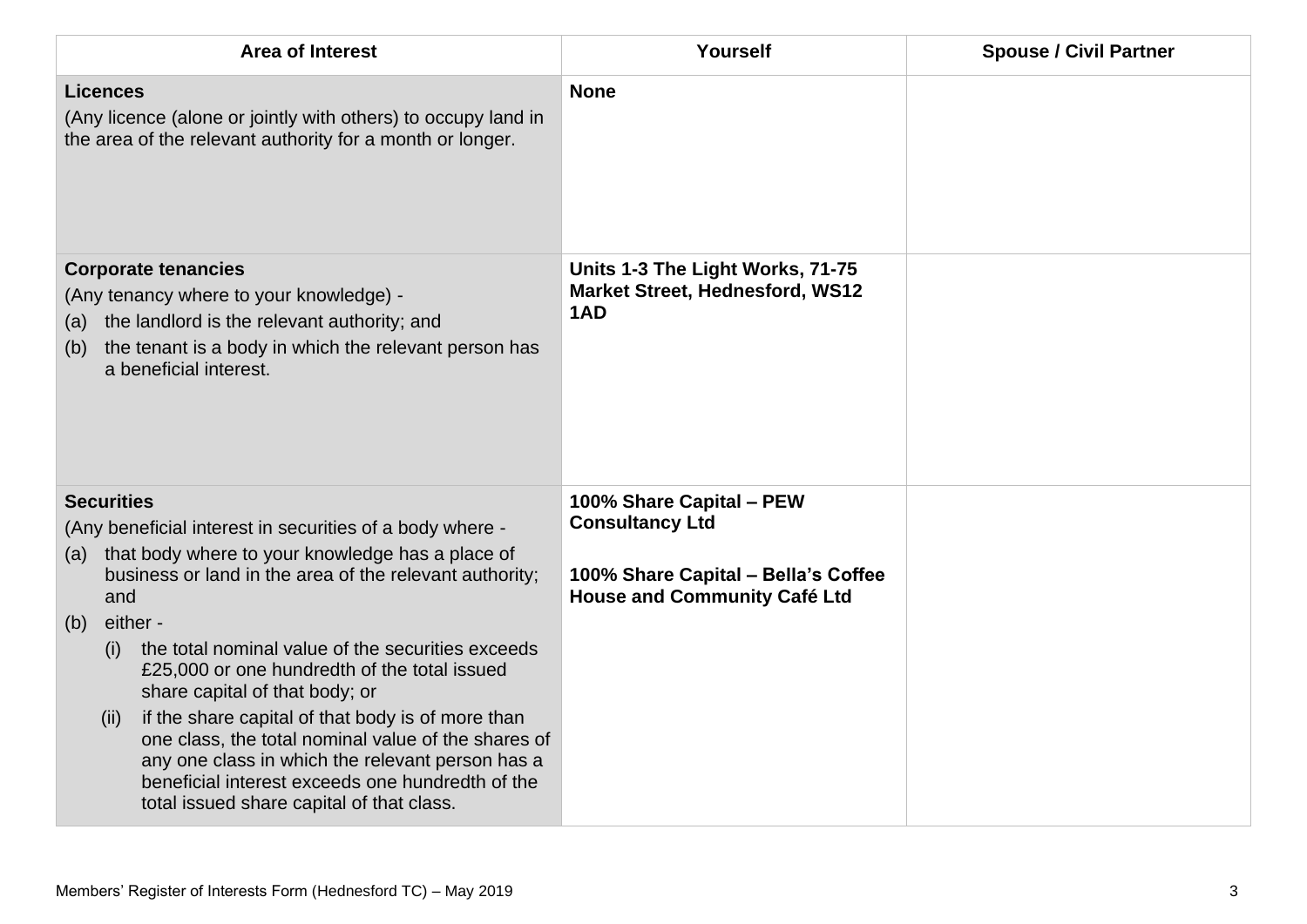### **Hednesford Town Council**

### **Personal Interests**

*You have a personal interest in any business of your authority where either:*

*(a) it relates to or is likely to affect:-*

|       | <b>Area of Interest</b>                                                                                                                                                                                                   | <b>Nature of Interest</b>                                                     |
|-------|---------------------------------------------------------------------------------------------------------------------------------------------------------------------------------------------------------------------------|-------------------------------------------------------------------------------|
| (i)   | Any body of which you are a member or in a position of<br>general control or management and to which you have<br>been appointed or nominated by your authority.                                                           | See Attached List updated from time to time to reflect ongoing<br>commitments |
| (ii)  | Any body exercising functions of a public nature.                                                                                                                                                                         | See Attached List updated from time to time to reflect ongoing<br>commitments |
| (iii) | Any body directed to charitable purposes.                                                                                                                                                                                 | See Attached List updated from time to time to reflect ongoing<br>commitments |
| (iv)  | Any body whose principal purposes include the influence<br>of public opinion or policy (including any political party or<br>trade union), of which you are a member or in a position<br>of general control or management. | See Attached List updated from time to time to reflect ongoing<br>commitments |

*(b) a decision in relation to that business might reasonably be regarded as affecting your wellbeing or financial position or the wellbeing or financial position of a relevant person to a greater extent than the majority of council tax payers, ratepayers, or inhabitants of the electoral ward affected by the decision.*

Signed: Dated: 11/06/2021

Members' Register of Interests Form (Hednesford TC) – May 2019 4